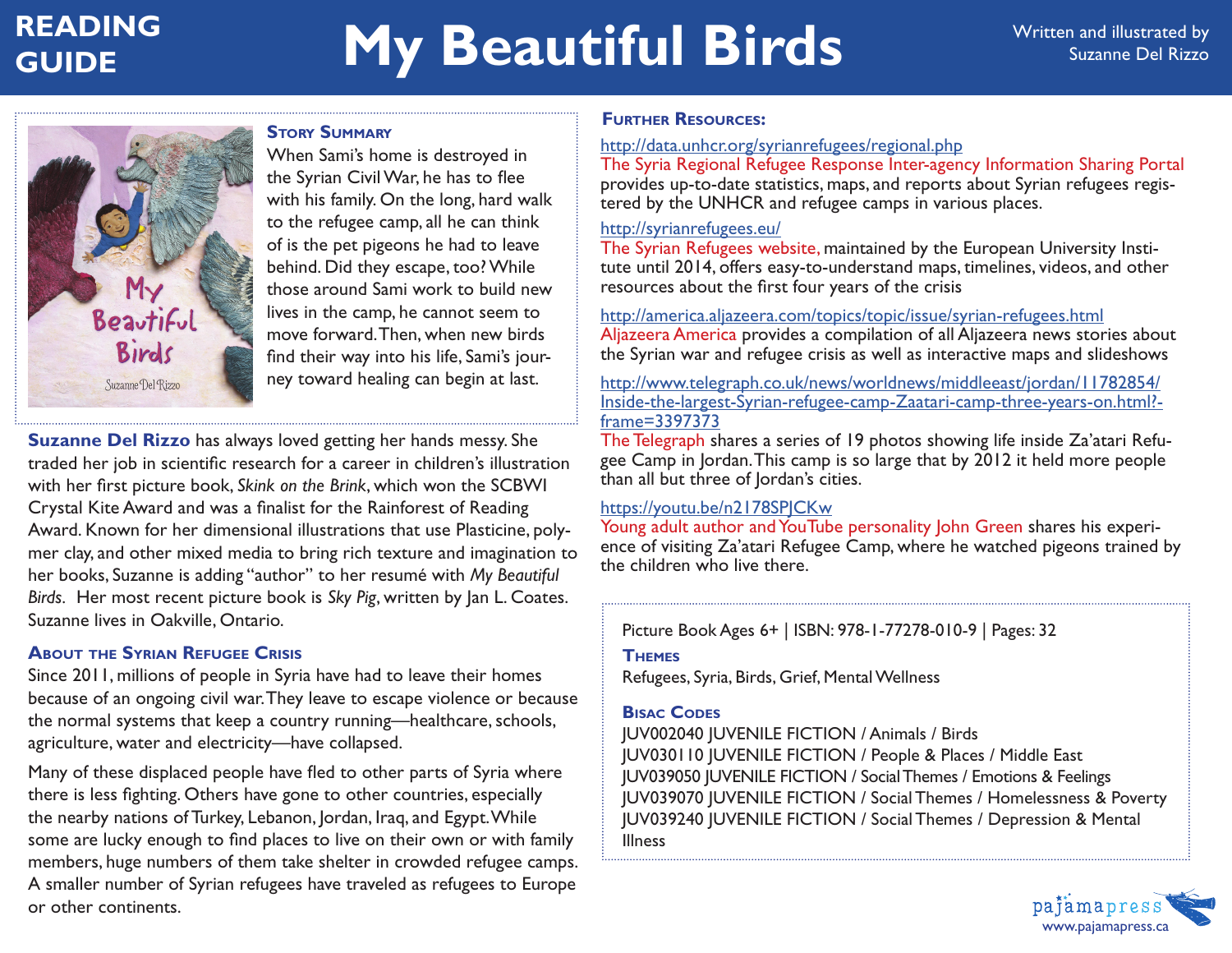# **GUIDE My Beautiful Birds** Written and Illustrated by **GUIDE**

#### **Before Reading**

#### **Discuss**

- What do you know about the Syrian Refugee Crisis?
- Why do you think a family might have to leave their home suddenly?
- Imagine you are getting ready for bed, and you suddenly have to stop what you are doing and run from danger. What are you wearing? What are you carrying? Are they enough to keep you safe? Why or why not?
- If you had to leave home suddenly, what would be the hardest thing to leave behind?

## **After Reading**

#### Discuss:

- Why did Sami and his family have to leave home? Where did they go?
- What is a refugee camp?
- Sami's family does not plan to stay in the refugee camp forever. Where do you think they might go when they are able to leave one day?
- Why did Sami have trouble participating in life at the refugee camp? What kinds of feelings make it hard for you to participate at school or at home?
- Why do you think Sami found himself painting all of his pictures black?
- On page 18, Sami thinks about how the sky he sees in the refugee camp is the same sky he saw at home. What other familiar things could you find to comfort you when you are far from home?
- What helped Sami start to feel better again?
- Several of the pages in this book have illustrations split into small panels. Why do you think the author-illustrator chose to split them? What do the small panels communicate that one large picture could not?

## **Helping Friends like Sami**

If students in your class have experienced trauma, you may wish to seek a specialist's advice when introducing topics that might trigger difficult memories. For other students, here is a possible introduction to discussing empathetic ways of welcoming new friends who may be coping with trauma:

*When a person has gone through a very sad or frightening experience, they can sometimes feel scared, or angry, or empty, or even sick for a long time after. This can make it hard for them to act the way other people do, especially if they are just starting at a new school. For some, it might be the first school they have gone to in years, or maybe ever. Here are some ways we can help them:*

- Help them learn the schedule so that they know what to expect every day.
- If you see someone teasing them, speak up. Don't be a bystander.
- Explain routines, games, and foods that might be new to them.
- Respect their right not to talk about their difficult experience if they choose not to.
- If they come from a different country, learn what you can about their language and culture. Help them learn about yours.
- Practice some Arabic phrases to make them feel welcome. You can learn a few common words and phrases here: www.ahmadandshezeen.com

## **ACTIVITIES**

- Have students create their own Plasticine art to illustrate a scene. Photograph the art from above. You can change the visual depth of the piece by placing a light source at different angles.
- Using the resources listed in this guide, show your students age-appropriate photos or videos about life in a refugee camp. Brainstorm ways in which their lives are similar and different from those of children in a refugee camp. Organize the items using a Venn diagram or other graphic organizer.